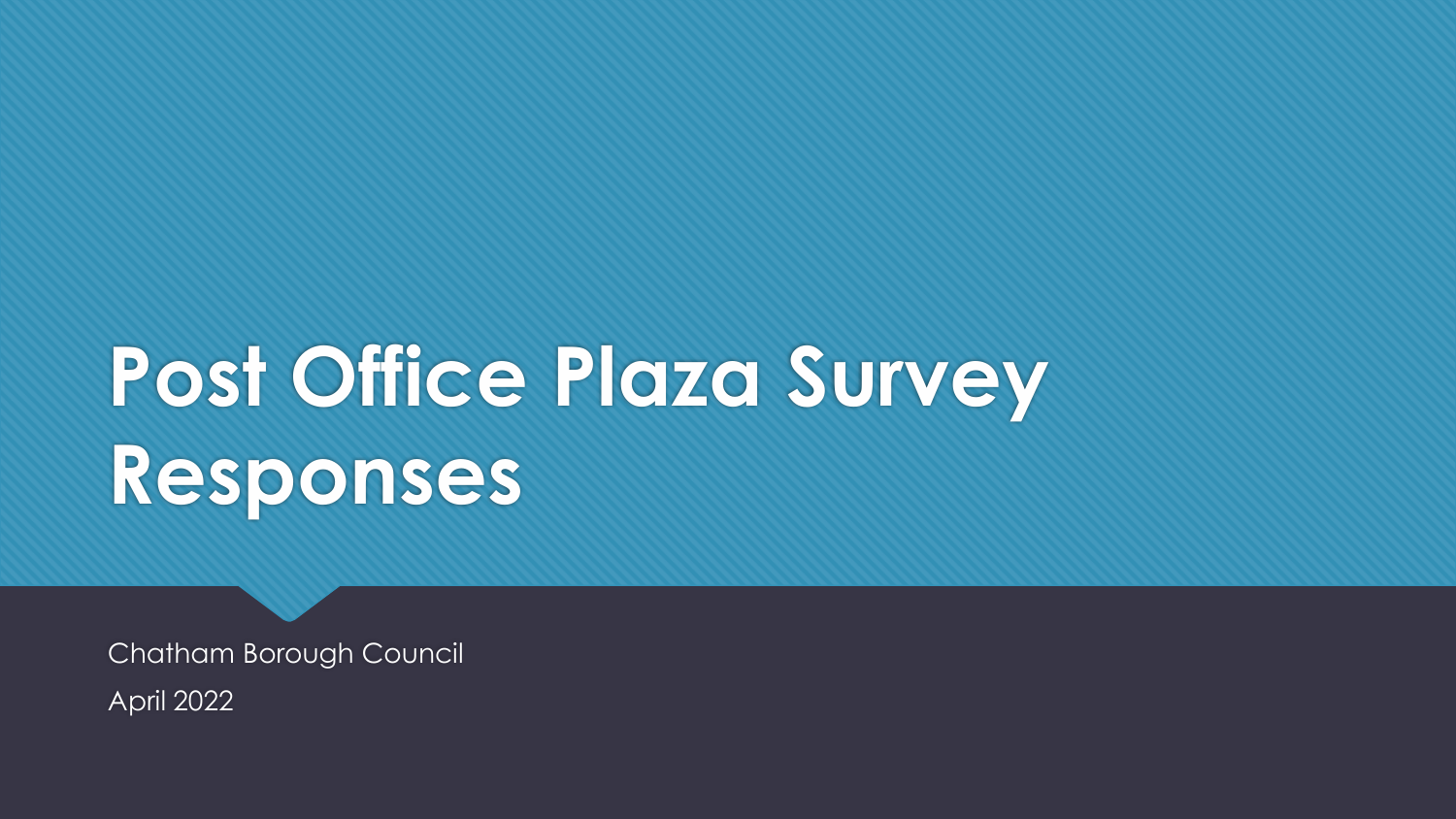

- Chatham Borough is exploring a number of options associated with the redevelopment of the Post Office Plaza area downtown
- As part of this effort, the Borough must comply with the terms of its revised Affordable Housing settlement agreement
- This survey was conducted to obtain feedback from residents regarding priorities for the redevelopment area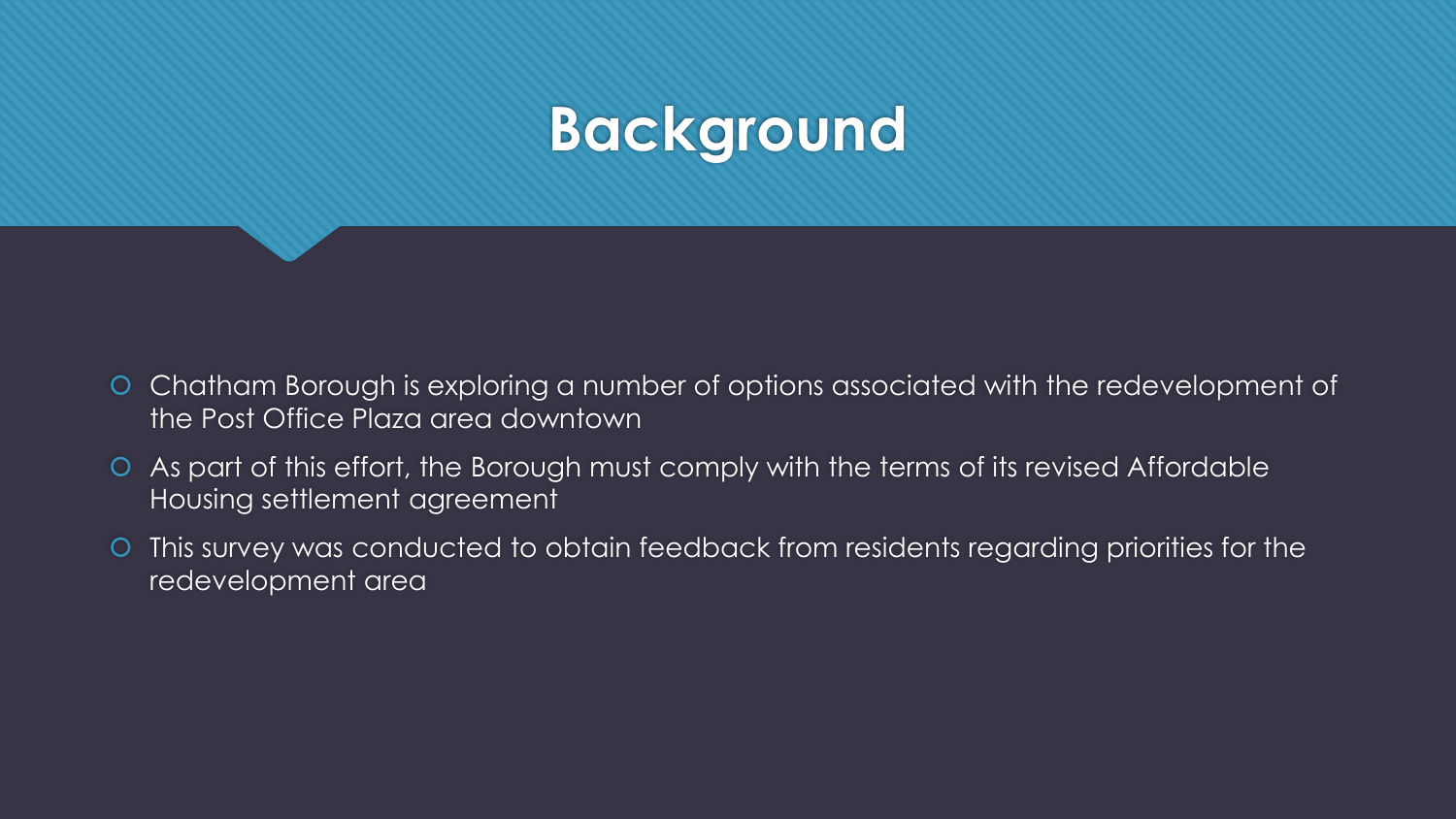# **Survey Contents**

- O Residency information (Borough Resident, Borough Business, Resident of Bordering Town, Other)
- Name and address (did not accept anonymous responses)
- O Rate the importance of potential benefits of the project
- Rate different potential issues of concern
- Provide additional thoughts / concerns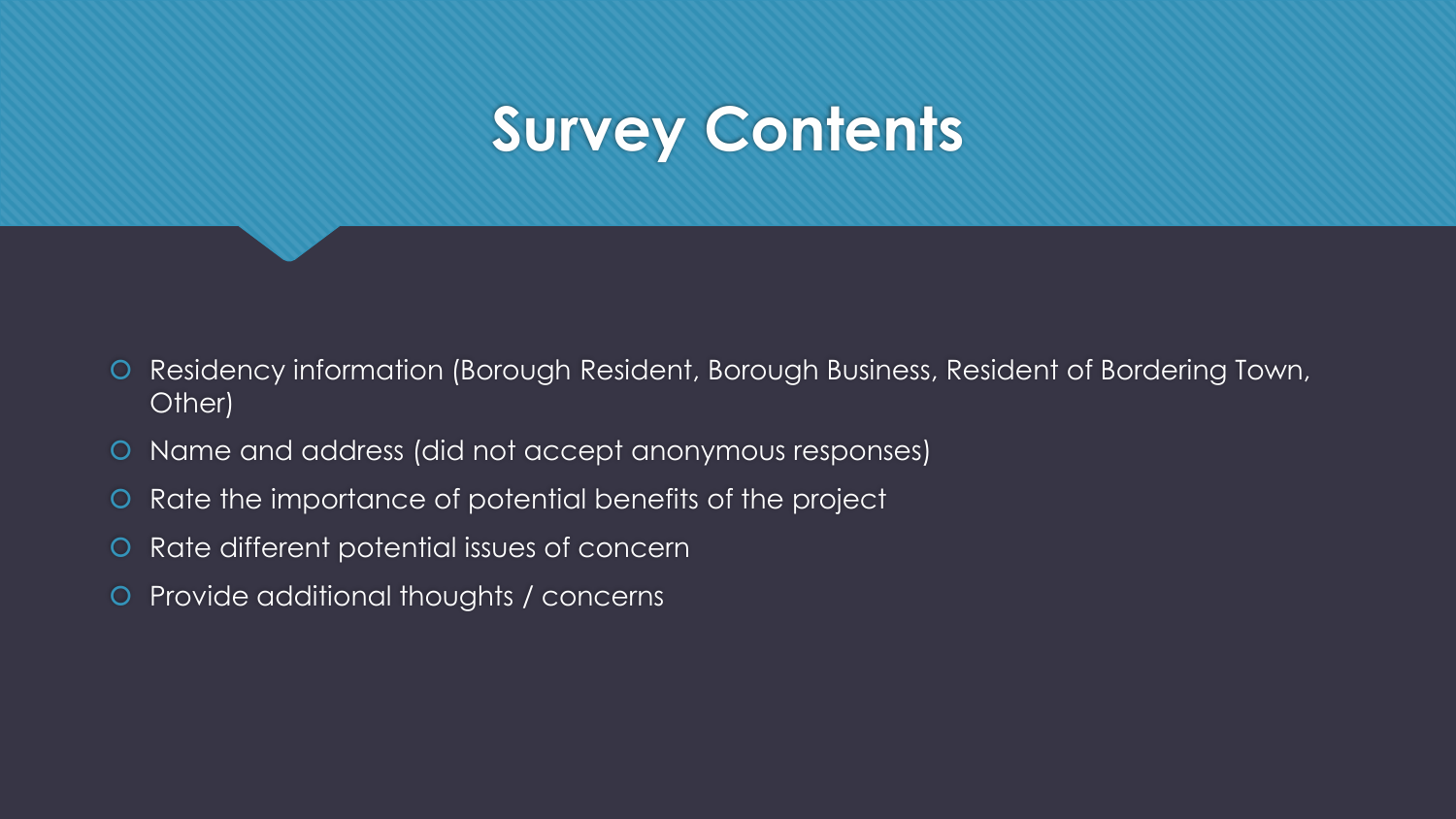### **Please select the category which best describes your relationship with Chatham**

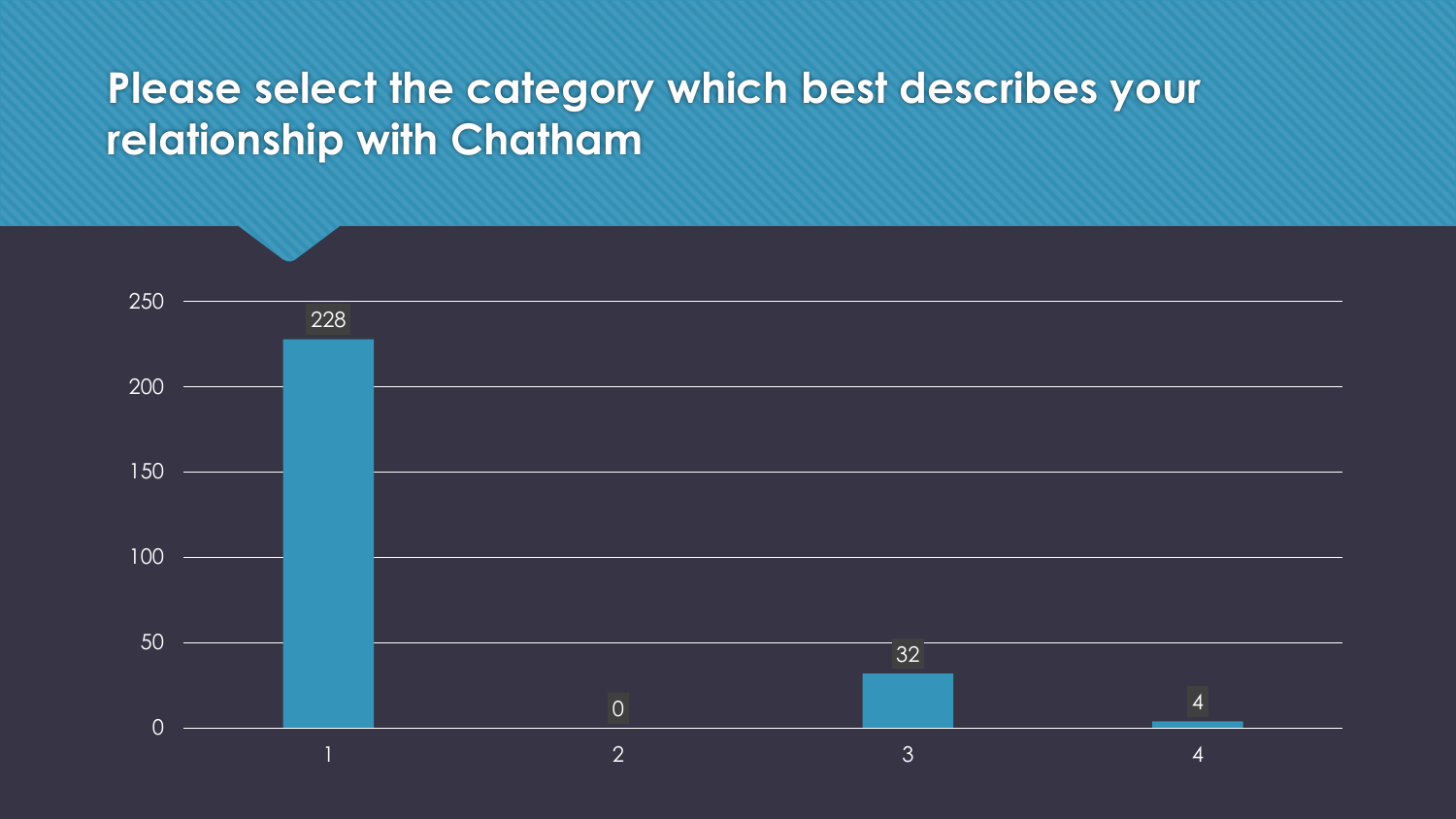**Possible development of the Post Office Plaza area involves numerous trade-offs. Please indicate the importance of the following factors. (Headings have been abbreviated)** 

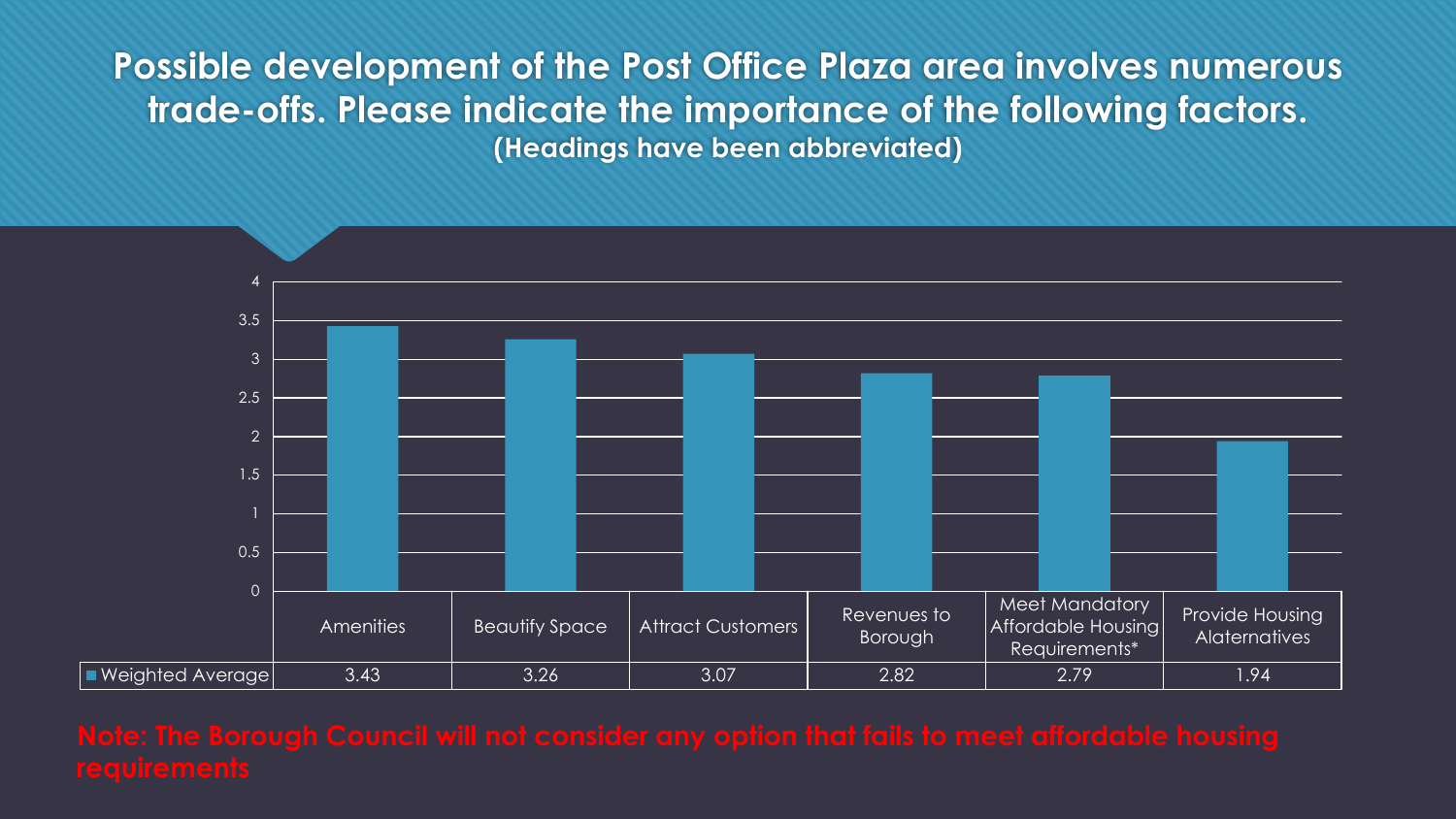**Possible development of the Post Office Plaza area involves numerous trade-offs. Please indicate the importance of the following factors. (Headings have been abbreviated)**

|                                                                  | Not a priority | Low priority | Somewhat of a<br>priority | <b>High priority</b> | N/A   | <b>Total</b> | Weighted<br>Average |
|------------------------------------------------------------------|----------------|--------------|---------------------------|----------------------|-------|--------------|---------------------|
| <b>Amenities</b>                                                 | 8.37%          | 6.08%        | 19.77%                    | 65.40%               | 0.38% | 263          | 3.43                |
| <b>Beautify Space</b>                                            | 7.58%          | 9.09%        | 32.20%                    | 50.00%               | 1.14% | 264          | 3.26                |
| <b>Attract Customers</b>                                         | 10.98%         | 12.88%       | 32.58%                    | 42.05%               | 1.52% | 264          | 3.07                |
| <b>Revenues to Borough</b>                                       | 14.77%         | 18.56%       | 35.23%                    | 29.92%               | 1.52% | 264          | 2.82                |
| <b>Meet Mandatory Affordable</b><br><b>Housing Requirements*</b> | 18.56%         | 14.39%       | 34.85%                    | 30.68%               | 1.52% | 264          | 2.79                |
| <b>Provide Housing Alternatives</b>                              | 45.04%         | 27.48%       | 15.65%                    | 11.83%               | 0.00% | 262          | 1.94                |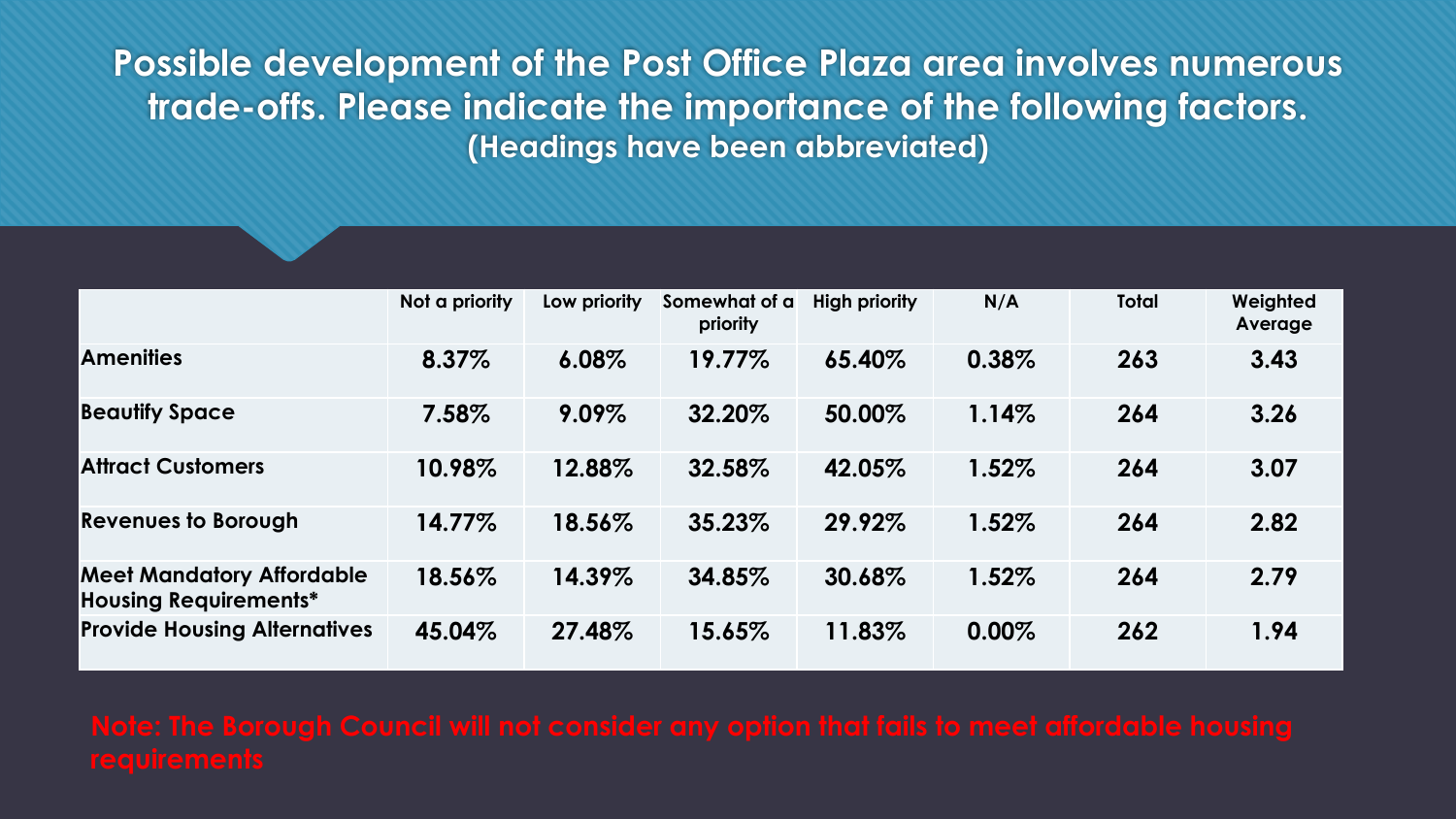**Any downtown development could also have some negative impacts on our community. Please indicate your level of concern about the following potential impacts. (Headings have been abbreviated)**

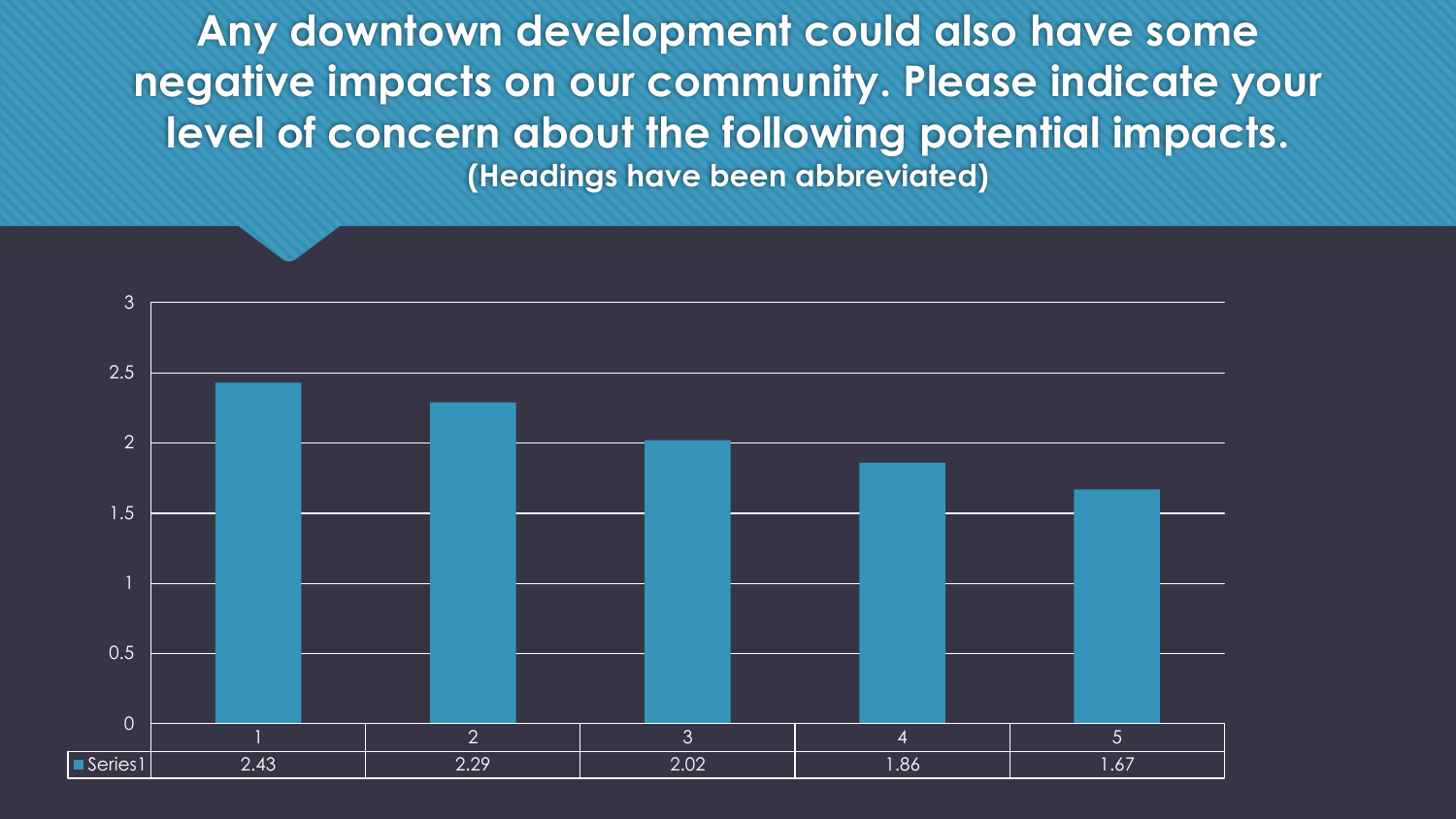**Any downtown development could also have some negative impacts on our community. Please indicate your level of concern about the following potential impacts. (Headings have been abbreviated)** 

|                                              | <b>Very concerned</b> | Somewhat<br>concerned | <b>Neutral</b> | <b>Not Concerned</b> | <b>NA/Not Sure</b> | Total | Weighted<br>Average |
|----------------------------------------------|-----------------------|-----------------------|----------------|----------------------|--------------------|-------|---------------------|
| <b>Increased car</b>                         |                       |                       |                |                      |                    |       |                     |
| traffic                                      | 61.60%                | 26.62%                | 5.32%          | 6.46%                | 0.00%              | 263   | 2.43                |
| <b>Physical impact</b><br>of project that is |                       |                       |                |                      |                    |       |                     |
| out of scale                                 | 60.08%                | 18.25%                | 11.79%         | 9.89%                | 0.00%              | 263   | 2.29                |
|                                              |                       |                       |                |                      |                    |       |                     |
| Loss of public<br>parking spaces             | 46.18%                | 25.95%                | 11.83%         | 16.03%               | 0.00%              | 262   | 2.02                |
| <b>Loss of "small</b>                        |                       |                       |                |                      |                    |       |                     |
| town feel"                                   | 46.01%                | 19.01%                | 10.27%         | 24.71%               | 0.00%              | 263   | 1.86                |
| Increase in<br>number of<br>children in      |                       |                       |                |                      |                    |       |                     |
| schools                                      | 34.85%                | 20.83%                | 20.45%         | 23.11%               | 0.76%              | 264   | .67                 |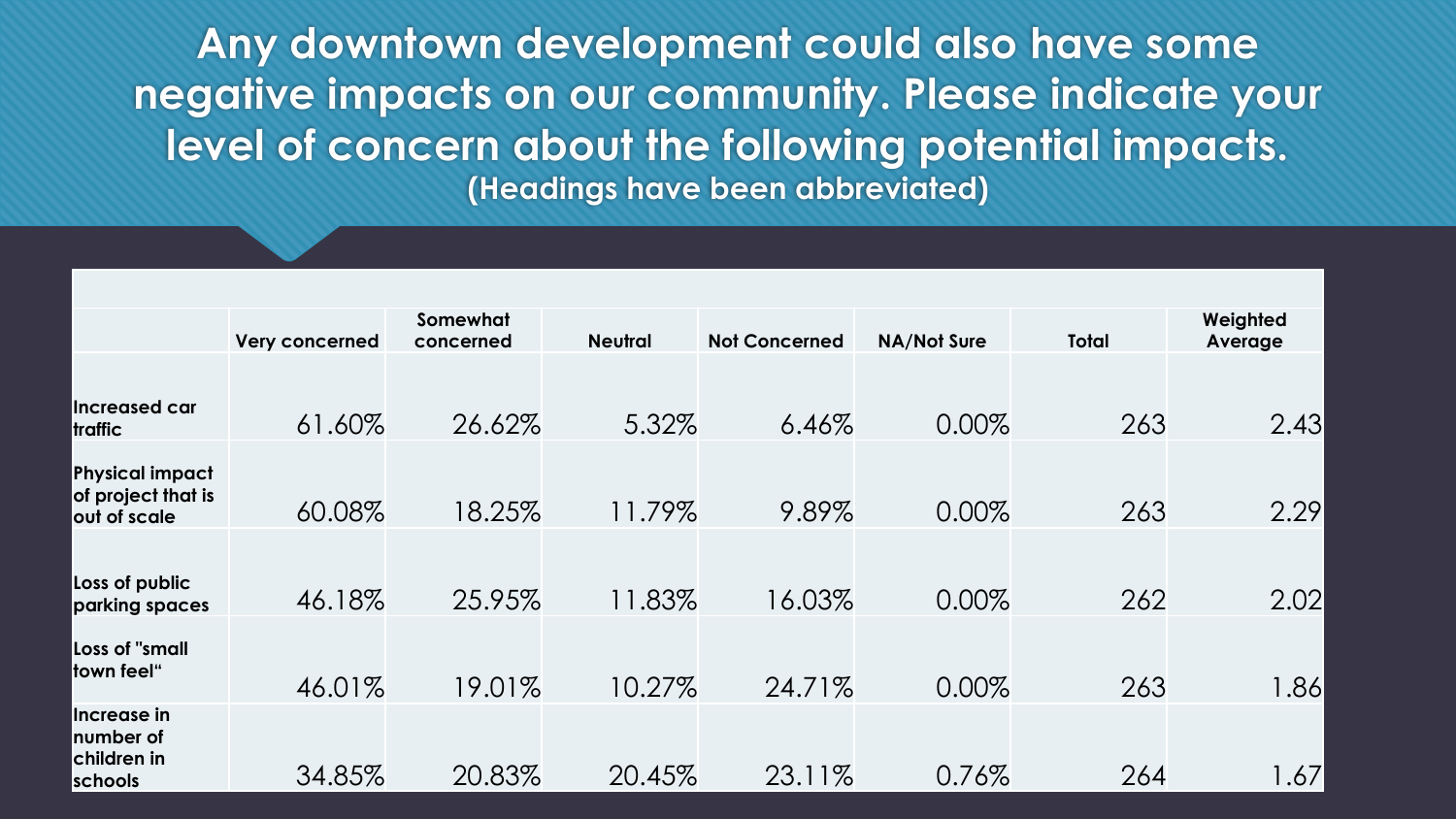**Please provide any additional thoughts or feedback that the**  when developing options for the Post Office Plaza.

> affordable housing requirements small town charm N maintain small town public mixed use character traffic congestion design meet Way family years population downtown Chatham interests many raise street units Plaza love parking garage maintain add Borough restaurants high concerned better already preserve feel current Small town feel worse project important Space make town address area summit residents Increased traffic keep Chatham housing need well downtown options parking impact building great Will much businesses Look Post Office redevelopment please welcomed Want beautify think senior CONSider smaller also used move new affordable housing big live us time supporting people schools don t desirable help place change housing options additional development will plan new businesses development keep small town Charm affordable housing units Main Street s